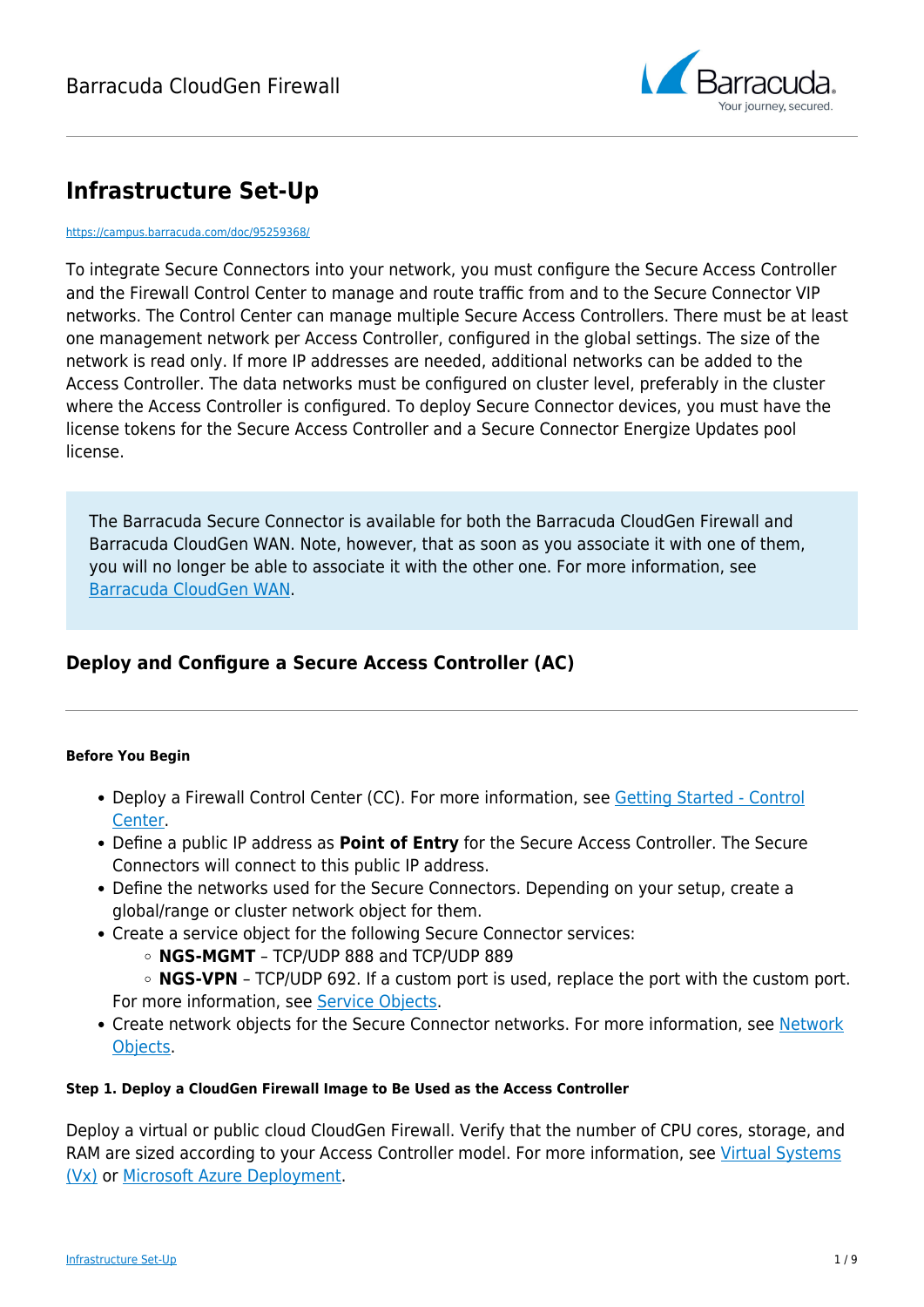

If you are deploying in the public cloud, see [Secure Access Controller in the Public Cloud](http://campus.barracuda.com/doc/95259375/) for more information on Access Controller cloud deployment options.

The following Virtual Access Controller Cloud (VACC) models are available:

|         | VF / ACC Model  Number of Licensed Cores  Minimum Storage [GB]  Minimum Memory [GB] |  |
|---------|-------------------------------------------------------------------------------------|--|
| VACC400 |                                                                                     |  |
| VACC610 |                                                                                     |  |
| VACC820 |                                                                                     |  |

### **Step 2. Import the Secure Access Controller into the Control Center**

The Access Controller must be managed by the same Control Center that is managing the Secure Connectors.

For more information, see [How to Import an Existing CloudGen Firewall into a Control Center.](http://campus.barracuda.com/doc/95259044/)

### **Step 3. License the Secure Access Controller**

License and activate the Access Controller. For more information, see [Access Controller Licensing](http://campus.barracuda.com/doc/95259369/)[.](http://campus.barracuda.com/doc/95259047/)

### **Step 4. Configure the Access Controller VPN Service**

### **Create the Access Controller VPN Service**

The Access Controller VPN service and the VPN service are mutually exclusive - only one can run on a firewall at the same time.

- 1. Go to *your cluster* **> Assigned Services**.
- 2. Right-click **Assigned Services** and select **Create Service**.
- 3. Enter a **Service Name**. The name must be unique and no longer than six characters. The service name cannot be changed later.
- 4. From the **Software Module** list, select **Access Controller VPN Service**.

| Service Definition:   |              |              |    |
|-----------------------|--------------|--------------|----|
| <b>Enable Service</b> | yes          | $\checkmark$ | ß. |
| Service Name          | <b>SACAC</b> |              | Ē. |
| Description           |              |              | 圁∽ |
| Software Module       | vpnac        | V Other 国    |    |

- 5. (optional) Change the **Service IPs**. For more information, see [How to Assign Services.](http://campus.barracuda.com/doc/95259356/)
- 6. Click **Finish**.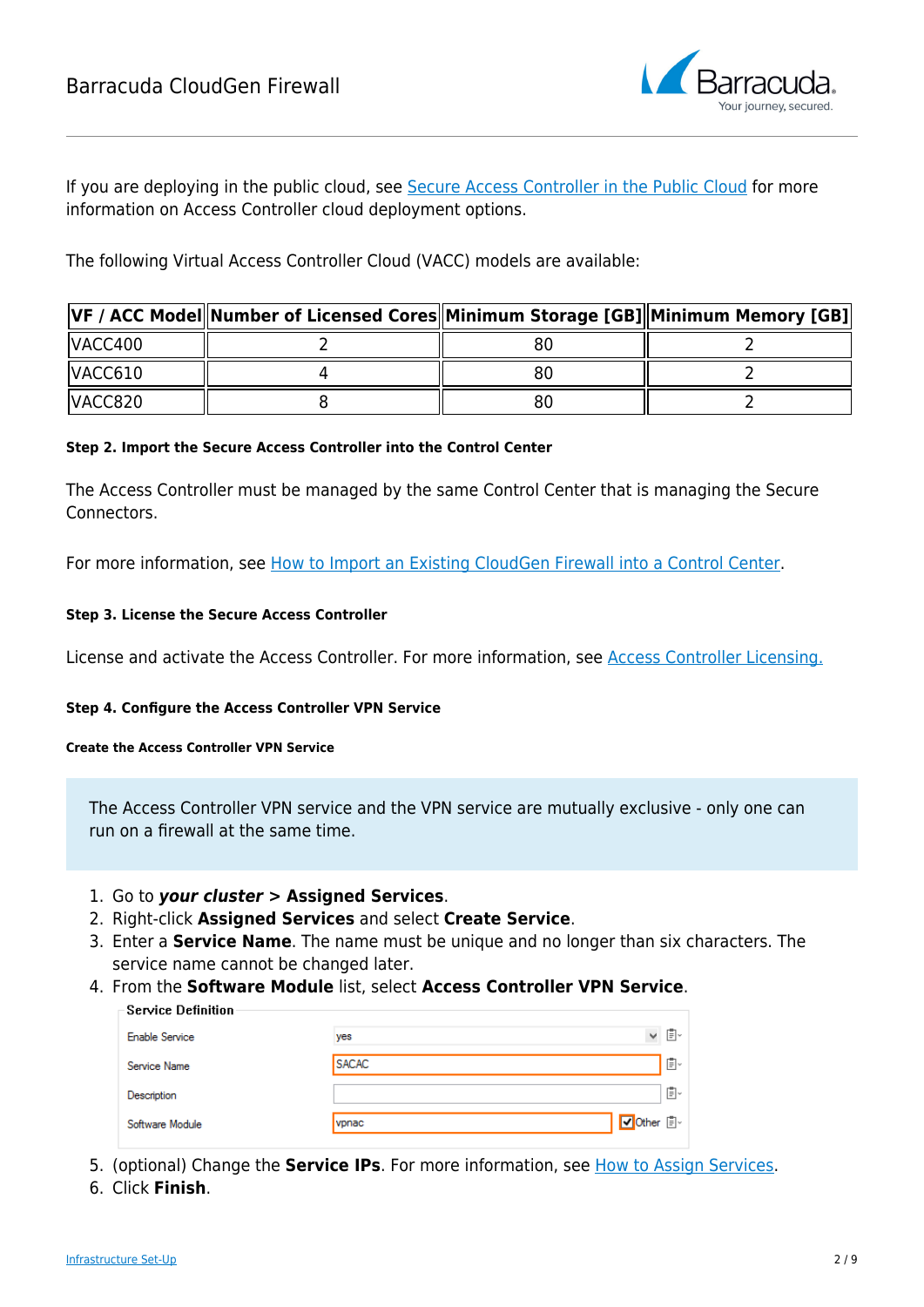

### 7. Click **Activate**.

### **Configure the Access Controller VPN Service**

Create the Access Controller VPN key used to authenticate the Secure Connectors, and enter the IP address and port the Secure Connectors will use to connect to this Access Controller.

If managed CloudGen Firewalls also connect through the same public IP address, adjust the ports on the firewalls to avoid redirecting the firewall management tunnels to the Access Controller. To configure the Access Controller to also handle CloudGen Firewall management tunnels, see [How to Configure Management Tunnel Offloading Using an Access Controller.](http://campus.barracuda.com/doc/95259057/)

- 1. Go to *your cluster > your Access Controller >* **Assigned Services > VPNAC > VPN Settings**.
- 2. Click **Lock**.
- 3. In the left menu, click **Secure Access Controller**.
- 4. Click **New Key** to create a **Server Key**.
- 5. Click **Send Changes** and **Activate**.

### **Step 5. Add Access Rules for the Secure Connector VIP Network**

Create access rules to allow Secure Connector traffic to the Control Center and to the border firewall. TCP/UDP 888 - 889 is used for communication between the Control Center and the Secure Connectors.

- 1. Go to *your cluster > your Access Controller >* **Assigned Services > Firewall > Forwarding Rules**.
- 2. Click **Lock**.
- 3. Create a PASS access rule to allow management traffic from the Secure Connector VIP network to the Control Center:
	- **Action** Select **PASS**.
	- **Bi-Directional** Select the check box to apply the rule in both directions.
	- **Source** Select the Secure Connector VIP network(s) associated with this Access Controller.
	- **Service** Select the **NGS-MGMT** service object for Secure Connector management traffic: TCP/UDP 888 and TCP/UDP 889.
	- **Destination** Select the network object for the Control Center IP address.
	- **Connection** Select **Original Source IP**.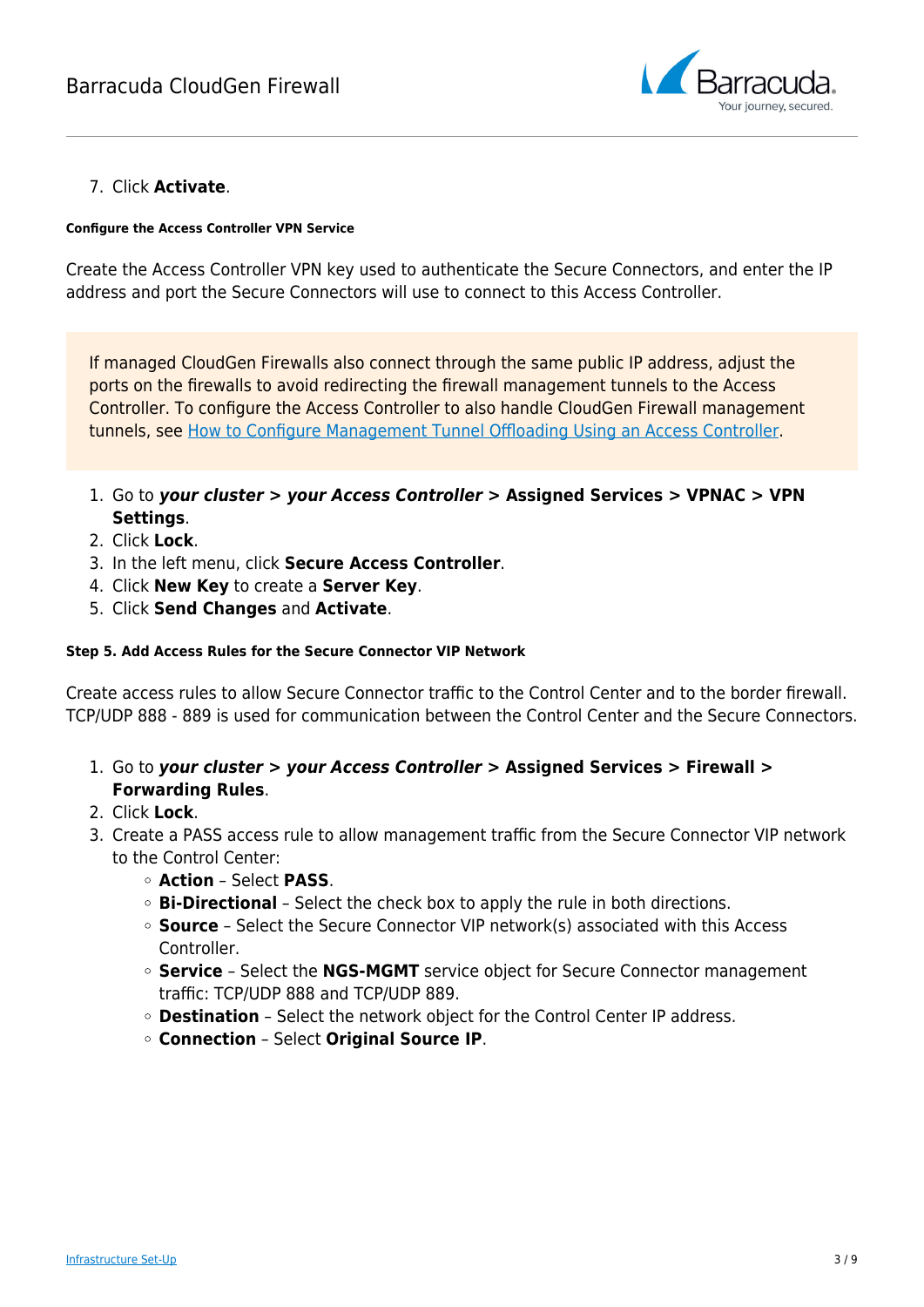

| Pass                      | $SC-2-CC$<br>$\checkmark$ |                                            |               |                                |               |
|---------------------------|---------------------------|--------------------------------------------|---------------|--------------------------------|---------------|
| ← M Bi-Directional        |                           | Dynamic Rule<br>ÕΙ                         |               | Deactivate Rule<br>ை           | in.           |
| <b>Source</b>             |                           | <b>Service</b>                             |               | <b>Destination</b>             |               |
|                           |                           |                                            |               |                                |               |
| SCNET_ALL                 | $\checkmark$              | NGS-MGMT                                   | $\checkmark$  | CloudGenCC                     |               |
| Ref: SCNET1               |                           | TCP 888-889                                |               | 10.0.92.77                     |               |
| Ref: SCNET2               |                           | UDP 888-889                                |               |                                |               |
| Ref: SCNET3               |                           |                                            |               |                                |               |
| $\langle$                 | $\rightarrow$             | $\,<\,$                                    | $\mathcal{P}$ | $\leq$                         | $\,$          |
| <b>Authenticated User</b> |                           | <b>Policies</b>                            |               | <b>Connection Method</b>       |               |
| Any                       | $\checkmark$              | <b>IPS Policy</b><br>Default               | $\checkmark$  | Original Source IP             |               |
|                           |                           |                                            |               | Original Source IP (same port) |               |
|                           |                           | <b>Application Policy</b><br>No AppControl |               |                                |               |
|                           |                           | <b>SSL Inspection Policy</b>               |               |                                |               |
|                           |                           | N.A.                                       | $\checkmark$  |                                |               |
|                           |                           | Schedule                                   |               |                                |               |
|                           |                           | Always                                     | $\checkmark$  |                                |               |
|                           |                           | QoS Band (Fwd)                             |               |                                |               |
|                           |                           | No-Shaping                                 | $\checkmark$  |                                |               |
|                           |                           | QoS Band (Reply)                           |               |                                |               |
| $\overline{\phantom{a}}$  | $\rightarrow$             | Like-Fwd                                   | $\checkmark$  | $\epsilon$                     | $\rightarrow$ |
|                           |                           |                                            |               | 0K<br>Cancel                   |               |

- 4. Create a PASS access rule to allow all other traffic from the Secure Connector VIP network(s):
	- **Action** Select **PASS**.
	- **Source** Select the Secure Connector VIP network(s) associated with this Access Controller.
	- **Service** Select the service you want to allow.
	- **Destination** Select the destination network
	- **Connection** Select **Original Source IP**.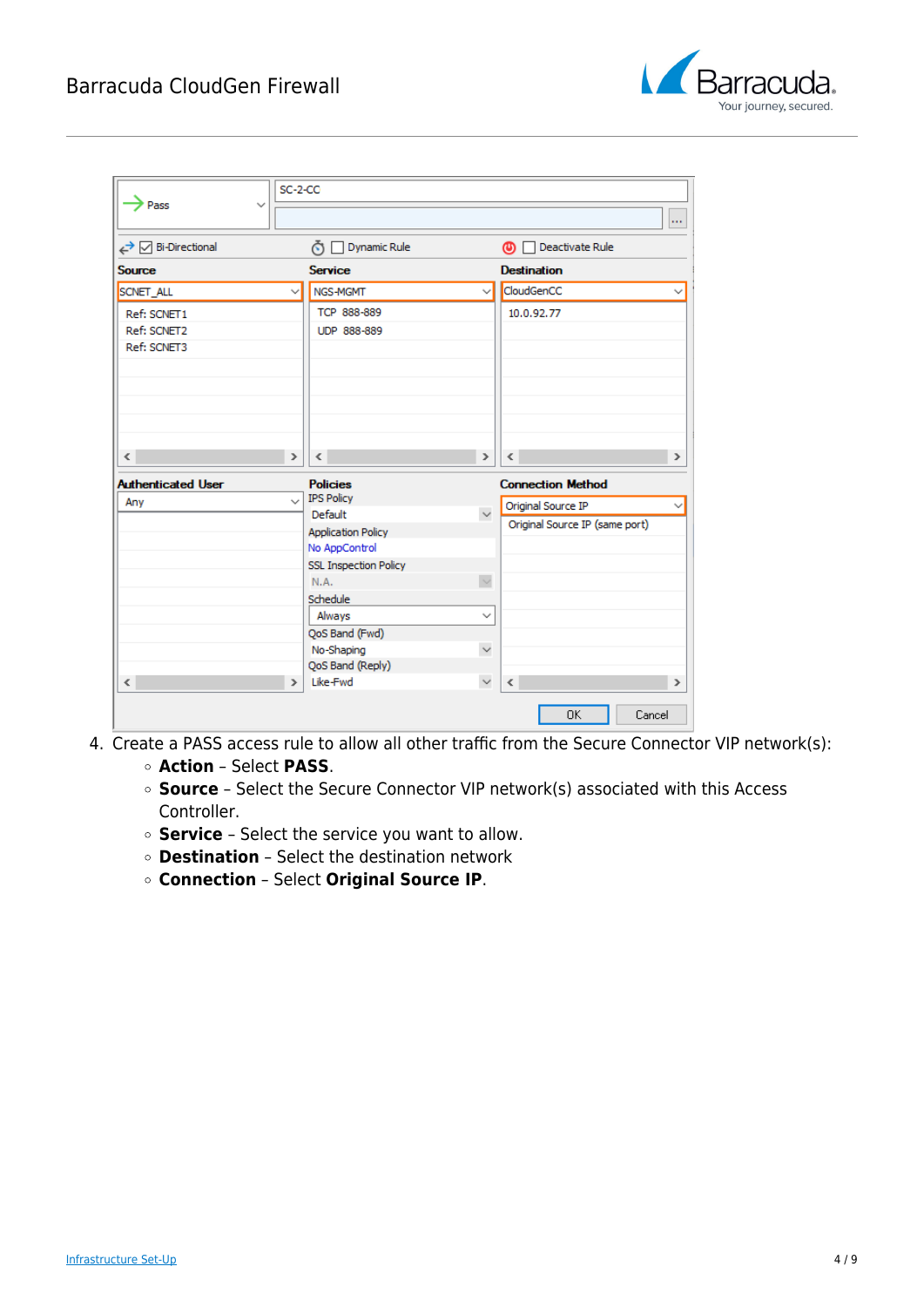

|                                                       | SC-2-NET      |                                                      |               |                                        |               |
|-------------------------------------------------------|---------------|------------------------------------------------------|---------------|----------------------------------------|---------------|
| Pass<br>$\checkmark$                                  |               | Access rules to allow HTTPS traffic from SC networks |               |                                        | m.            |
| <b>Bi-Directional</b><br>↩                            |               | Dynamic Rule<br>⊙                                    |               | Deactivate Rule<br>ത                   |               |
| <b>Source</b>                                         |               | <b>Service</b>                                       |               | <b>Destination</b>                     |               |
| <b>SCNET ALL</b>                                      | $\checkmark$  | <b>HTTPS</b>                                         | $\checkmark$  | CentralHub NET-ALL                     |               |
| Ref: SCNET1                                           |               | TCP 443 https Report if not (TU                      |               | Ref: Central-Hub_NET1                  |               |
| Ref: SCNET2                                           |               |                                                      |               | Ref: CentralHub-NET2                   |               |
| Ref: SCNET3                                           |               |                                                      |               | 10.0.10.0/25                           |               |
| $\overline{\phantom{a}}$<br><b>Authenticated User</b> | $\rightarrow$ | $\langle$<br><b>Policies</b>                         | $\rightarrow$ | $\epsilon$<br><b>Connection Method</b> | $\rightarrow$ |
| Any                                                   | $\checkmark$  | <b>IPS Policy</b>                                    |               | Original Source IP                     |               |
|                                                       |               | Default                                              | $\checkmark$  | Original Source IP (same port)         |               |
|                                                       |               | <b>Application Policy</b>                            |               |                                        |               |
|                                                       |               | No AppControl                                        |               |                                        |               |
|                                                       |               | <b>SSL Inspection Policy</b>                         |               |                                        |               |
|                                                       |               | N.A.                                                 |               |                                        |               |
|                                                       |               | Schedule                                             |               |                                        |               |
|                                                       |               | Always                                               | $\checkmark$  |                                        |               |
|                                                       |               | QoS Band (Fwd)                                       |               |                                        |               |
|                                                       |               | No-Shaping                                           | $\checkmark$  |                                        |               |
|                                                       |               | QoS Band (Reply)                                     |               |                                        |               |
| $\overline{\phantom{a}}$                              | $\rightarrow$ | Like-Fwd                                             | $\checkmark$  | $\epsilon$                             | $\mathcal{P}$ |
|                                                       |               |                                                      |               | OK<br>Cancel                           |               |

5. (optional) Create a PASS access rule to allow Internet access from the Secure Connector VIP network(s):

### **Configure the Firewall Control Center (CC)**

The Control Center manages the configuration for all Secure Connector devices and the associated Access Controller. The Control Center communicates with the Secure Connectors on TCP 889.

If the Control Center and the Access Controller are in the same network, you must also add a gateway route. Otherwise, the Access Controller must be reachable via the default gateway of the Control Center.

### **Step 1. Enable CC Database Support**

Enable CC database support on the box level of the Firewall Control Center.

1. Log into the box layer of your Firewall Control Center.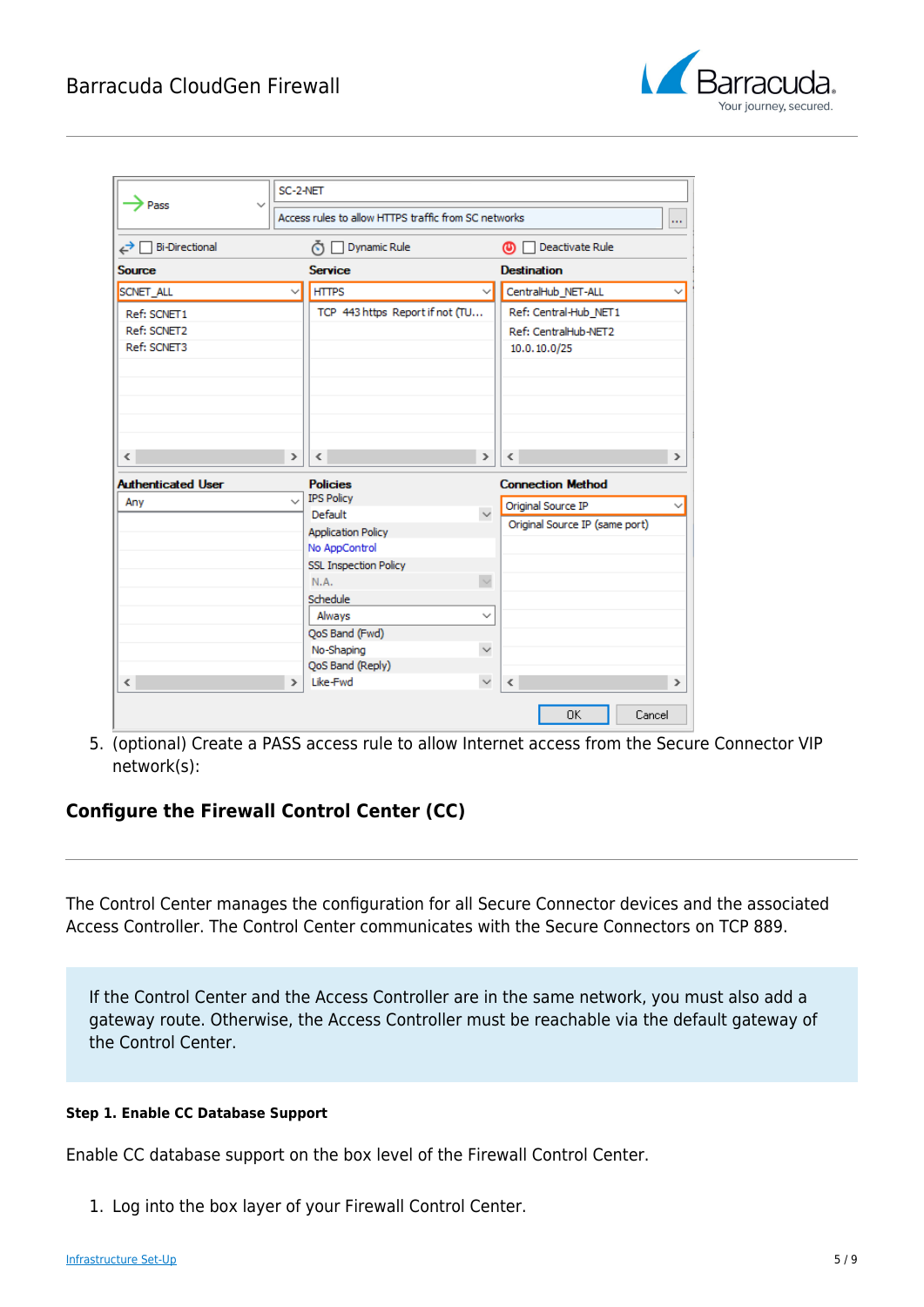

- 2. Go to **CONFIGURATION > Configuration Tree > Box > Infrastructure Services > CC Database**.
- 3. Click **Lock**.
- 4. Set **Use CC Database** to **yes**.

| $\mathop{\mathsf{.\neg CCA}}$ Database Configuration- |     |  |
|-------------------------------------------------------|-----|--|
| Use CC Database                                       | ves |  |
|                                                       |     |  |

5. Click **Send Changes** and **Activate**.

### **Step 2. Add a Gateway Route if Access Controller and Control Center are in the Same Subnet**

If the Control Center and the Access Controller are in the same subnet, add a gateway route to direct all Secure Connector traffic to the Access Controller. If the Access Controller is reachable via the default gateway of the Firewall Control Center, skip this step.

- 1. Go to **CONFIGURATION > Configuration Tree > Box > Network**.
- 2. Click **Lock**.
- 3. Add a gateway route for every Secure Connector management network:
	- **Target Network Address** Enter the Secure Connector VIP network.
	- **Route Type** Select **gateway**.
	- **Gateway** Enter the gateway IP address of the Access Controller.

| IPv4 Route Configuration      |              |                    |
|-------------------------------|--------------|--------------------|
| <b>Target Network Address</b> | 10.36.0.0/16 | 目。<br>O EI         |
| Route Type                    | gateway      | Ō.<br>$\checkmark$ |
| <b>Interface Name</b>         |              | □ Other     -      |
| Gateway                       | 10.0.15.66   | ቡ∽<br>Ð<br>$=$     |
| Route Metric                  |              | Ō×                 |

- 4. Click **Send Changes** and **Activate**.
- 5. Activate the network configuration. For more information, see [How to Activate Network](http://campus.barracuda.com/doc/95258651/) [Changes.](http://campus.barracuda.com/doc/95258651/)

You can now reach the gateway IP address of every Access Controller from the Control Center.

### **Step 3. Add Secure Connector VIP Networks**

The individual Secure Connectors automatically receive a subnet from the Secure Connector VIP network defined on the Control Center. Choose a VIP network large enough to support the number of Secure Connector appliances you are deploying. Secure Connector networks cannot be resized later.

- 1. Log into the Control Center.
- 2. Go to **Multi-Range > Global Settings > Secure Connector Management Networks**.
- 3. Click **Lock**.
- 4. Click **Add Net**.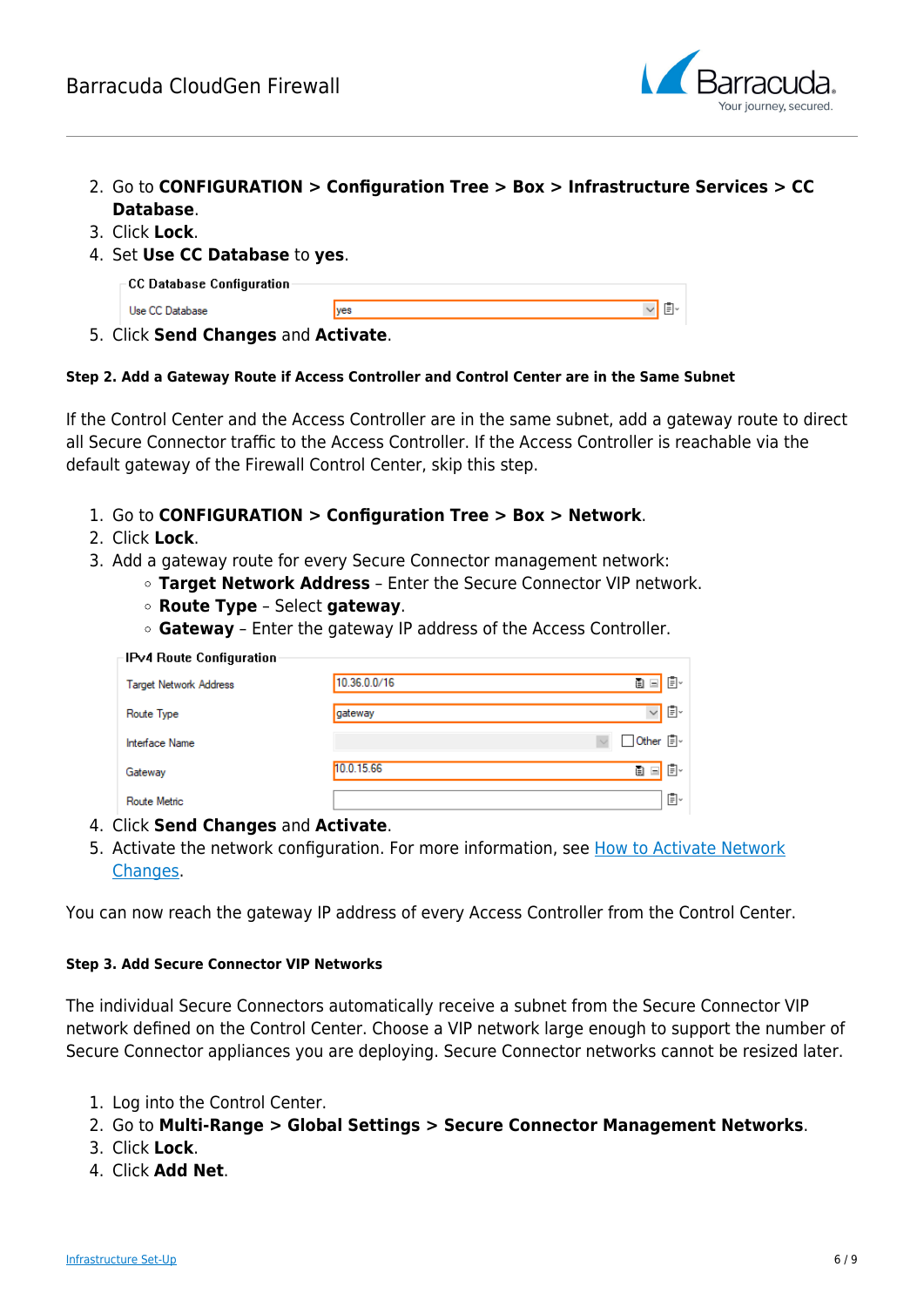

| E<br><b>Secure Connector Networks</b> |        |  |
|---------------------------------------|--------|--|
| <b>Add Net</b>                        |        |  |
| <b>Network Management</b>             |        |  |
| Filter                                | Filter |  |
| $\checkmark$<br>Name                  | Net    |  |

The **Create Net** windows opens.

- 5. Enter the **Unique Net Identifier**.
- 6. Enter the **VIP Network/Mask**.
- 7. Select **Management** as the **Network Type**.
- 8. Select the **Secure Access Controller VPN Service** this Secure Connector VIP network will be assigned to.

| <b>Secure Connector Network Configuration</b> |                                    |    |  |
|-----------------------------------------------|------------------------------------|----|--|
| Unique Net Identifier                         | SCANET1                            | Ē× |  |
| VIP Network/Mask                              | 10.33.0.0/16                       | Ō. |  |
| Network Type                                  | Management<br>$\vee$ .             | Ē× |  |
| Pool Size                                     | /32                                | Ē. |  |
| Secure Access Controller VPN Service          | vpnac_Regression_1<br>$\checkmark$ | Ō. |  |
| Secure Access Controller Entry Points         | $+ \times +$                       | Ē. |  |
|                                               |                                    |    |  |
| Secure Access Controller Entry Point          | 692                                | Ē× |  |
| Description                                   | CH-AC1S-SeriesCluster3             | Ē× |  |
| This configuration allows 65536 VIPs.         |                                    |    |  |

- 9. Click **OK**.
- 10. (optional) Create additional Secure Connector VIP networks.
- 11. Click **Send Changes** and **Activate**.

### **Step 4. Enable Secure Connector Support for the Cluster**

- 1. Go to *your cluster >* **Cluster Properties**.
- 2. Click **Lock**.
- 3. From the **Secure Connector Release** drop-down list, select the Secure Connector firmware version. E.g.: 1.1 for SC1.
- 4. Set **Enable Secure Connector Data Networks** to **yes**.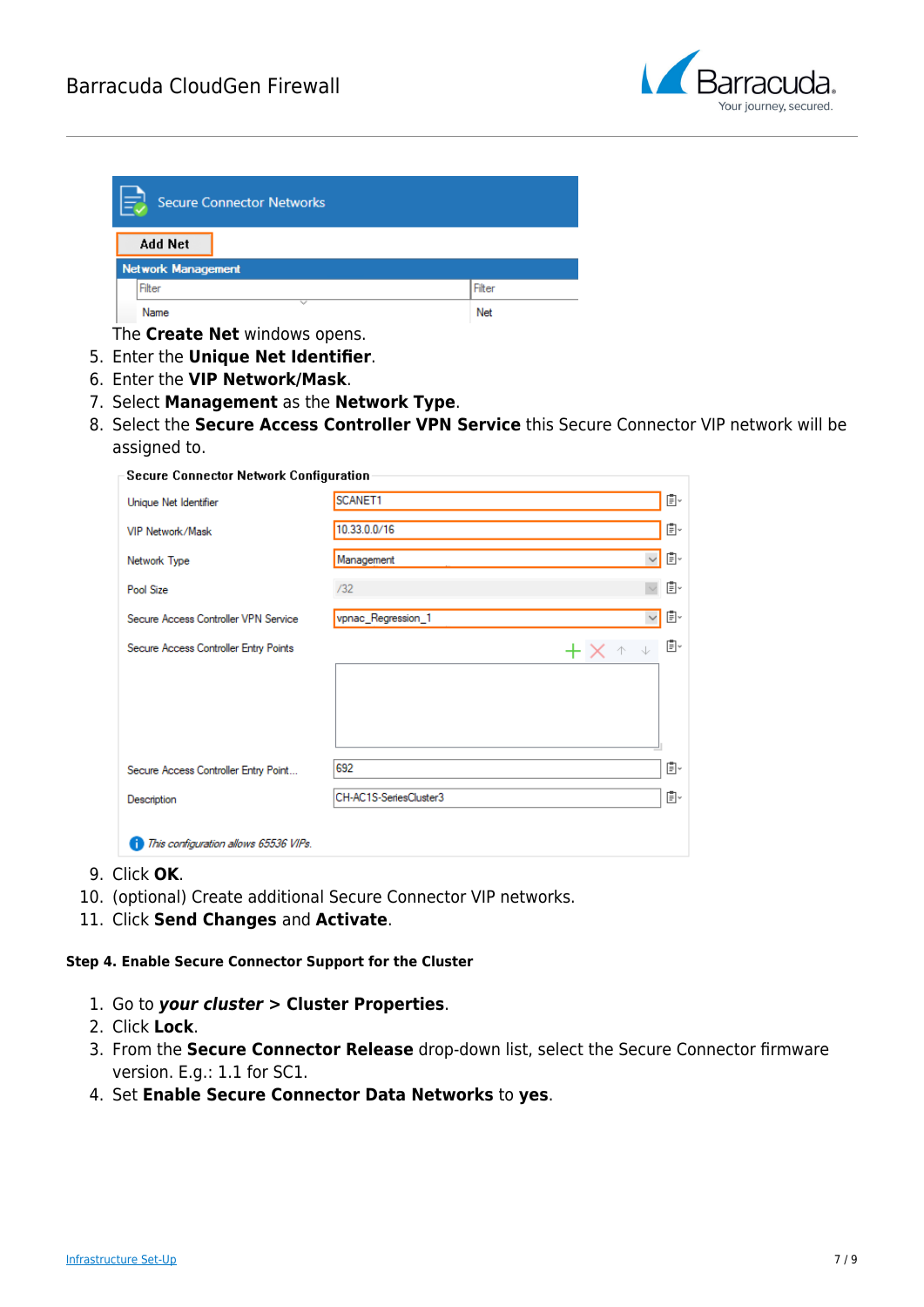

| <b>Identification</b>            |                           |
|----------------------------------|---------------------------|
| <b>Cluster Name</b>              | o-<br>S-SeriesCluster     |
| Description                      | Ō۰                        |
| Software Release                 | O.<br>$\vee$<br>7.1       |
| <b>Secure Connector</b>          |                           |
| Enable Secure Connector Editor   | O.<br>$\vee$<br>yes       |
| Secure Connector Release         | O.<br>1.1<br>$\checkmark$ |
| Enable Secure Connector Data Net | o-<br>$\checkmark$<br>yes |

5. Click **Send Changes** and **Activate**.